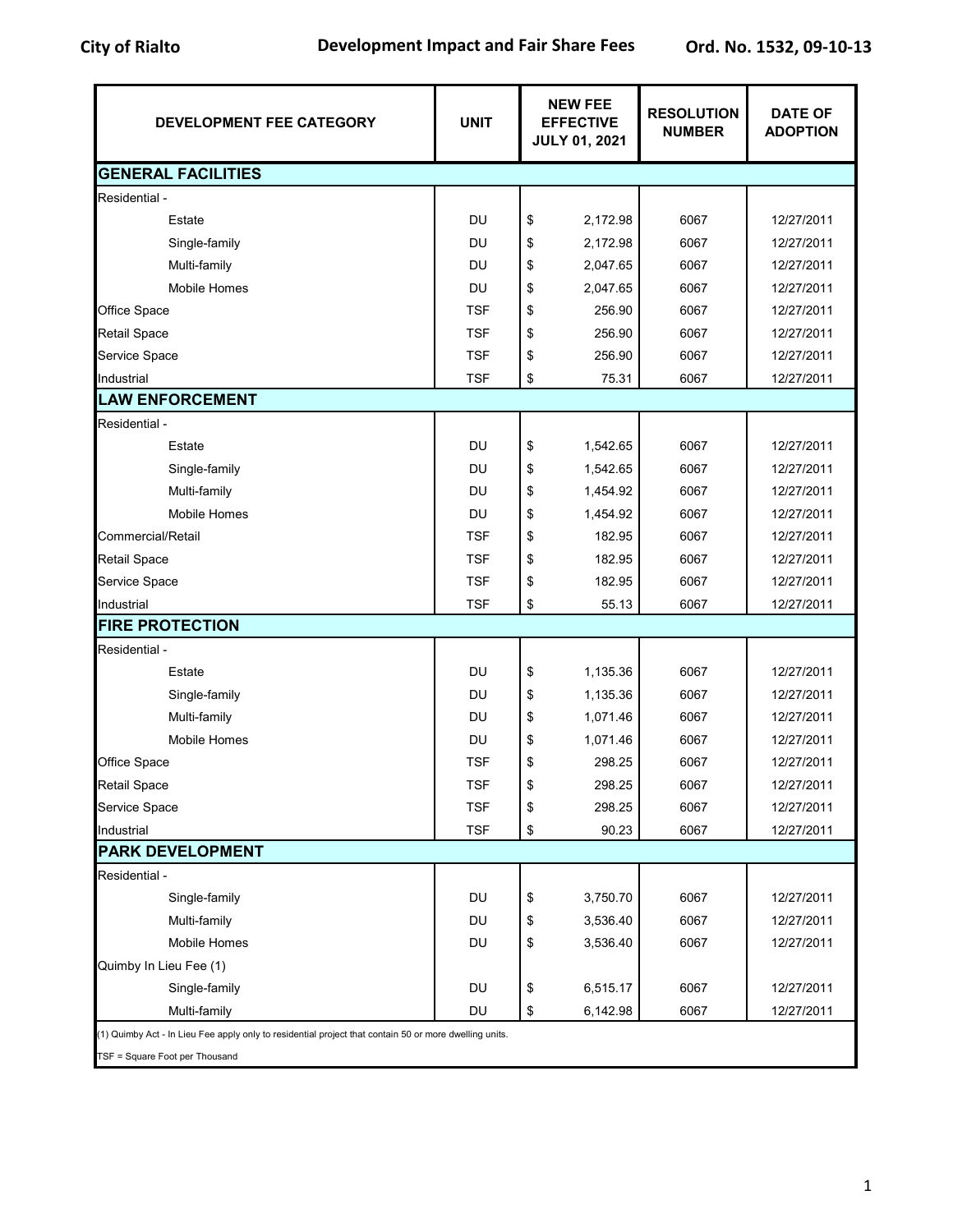| DEVELOPMENT FEE CATEGORY     | <b>UNIT</b> | <b>NEW FEE</b><br><b>EFFECTIVE</b><br><b>JULY 01, 2021</b> |            | <b>RESOLUTION</b><br><b>NUMBER</b>                             | <b>DATE OF</b><br><b>ADOPTION</b> |  |
|------------------------------|-------------|------------------------------------------------------------|------------|----------------------------------------------------------------|-----------------------------------|--|
| <b>OPEN SPACE</b>            |             |                                                            |            |                                                                |                                   |  |
| Residential -                |             |                                                            |            |                                                                |                                   |  |
| Estate                       | DU          | \$                                                         | 1,026.92   | 4484                                                           | 9/1/1998                          |  |
| Single-family                | <b>DU</b>   | \$                                                         | 606.82     | 4484                                                           | 9/1/1998                          |  |
| Multi-family                 | DU          | \$                                                         | 137.81     | 4484                                                           | 9/1/1998                          |  |
| <b>Mobile Homes</b>          | DU          | \$                                                         | 328.62     | 4484                                                           | 9/1/1998                          |  |
| Non-Residential -            |             |                                                            |            |                                                                |                                   |  |
| Office Space                 | <b>TSF</b>  | \$                                                         | 140.00     | 4484                                                           | 9/1/1998                          |  |
| <b>Retail Space</b>          | <b>TSF</b>  | \$                                                         | 140.00     | 4484                                                           | 9/1/1998                          |  |
| Service Space                | <b>TSF</b>  | \$                                                         | 140.00     | 4484                                                           | 9/1/1998                          |  |
| Industrial                   | <b>TSF</b>  | \$                                                         | 120.00     | 4484                                                           | 9/1/1998                          |  |
| <b>LIBRARY FACILTIES</b>     |             |                                                            |            |                                                                |                                   |  |
| Residential -                |             |                                                            |            |                                                                |                                   |  |
| Estate                       | DU          | \$                                                         | 388.47     | 6067                                                           | 12/27/2011                        |  |
| Single-family                | <b>DU</b>   | \$                                                         | 388.47     | 6067                                                           | 12/27/2011                        |  |
| Multi-family                 | <b>DU</b>   | \$                                                         | 365.93     | 6067                                                           | 12/27/2011                        |  |
| Mobile Homes                 | DU          | \$                                                         | 365.93     | 6067                                                           | 12/27/2011                        |  |
| Office Space                 | <b>TSF</b>  |                                                            | No fee     | 6067                                                           | 12/27/2011                        |  |
| <b>Retail Space</b>          | <b>TSF</b>  |                                                            | No fee     | 6067                                                           | 12/27/2011                        |  |
| Service Space                | <b>TSF</b>  |                                                            | No fee     | 6067                                                           | 12/27/2011                        |  |
| Industrial                   | <b>TSF</b>  |                                                            | No fee     | 6067                                                           | 12/27/2011                        |  |
| <b>REGIONAL TRAFFIC FEES</b> |             |                                                            |            |                                                                |                                   |  |
| Residential -                |             |                                                            |            | Fee Effective January 1, 2017 Due To Approved SANBAG Increases |                                   |  |
| Single-family                | DU          | \$                                                         | 3,533.00   | 5427                                                           | 12/28/2006                        |  |
| Multi-family                 | <b>DU</b>   | \$                                                         | 2,448.00   | 5427                                                           | 12/28/2006                        |  |
| Retail                       | <b>SF</b>   | \$                                                         | 4.87       | 5427                                                           | 12/28/2006                        |  |
| Office                       | <b>SF</b>   | \$                                                         | 8.08       | 5427                                                           | 12/28/2006                        |  |
| Industrial                   | SF          |                                                            | 2.80       | 5427                                                           | 12/28/2006                        |  |
| <b>High Box Cube</b>         | SF          |                                                            | Eliminated | 6370                                                           | 12/10/2013                        |  |
| <b>STREET MEDIANS</b>        |             |                                                            |            |                                                                |                                   |  |
| Residential -                |             |                                                            |            |                                                                |                                   |  |
| Estate                       | DU          | \$                                                         | 53.46      | 4484                                                           | 9/1/1998                          |  |
| Single-family                | DU          | \$                                                         | 53.46      | 4484                                                           | 9/1/1998                          |  |
| Multi-family                 | DU          | \$                                                         | 35.16      | 4484                                                           | 9/1/1998                          |  |
| Mobile Homes                 | DU          | \$                                                         | 26.93      | 4484                                                           | 9/1/1998                          |  |
| Office Space                 | <b>TSF</b>  | \$                                                         | 80.00      | 4484                                                           | 9/1/1998                          |  |
| <b>Retail Space</b>          | <b>TSF</b>  | \$                                                         | 150.00     | 4484                                                           | 9/1/1998                          |  |
| Service Space                | <b>TSF</b>  | \$                                                         | 90.00      | 4484                                                           | 9/1/1998                          |  |
| Industrial                   | <b>TSF</b>  | \$                                                         | 20.00      | 4484                                                           | 9/1/1998                          |  |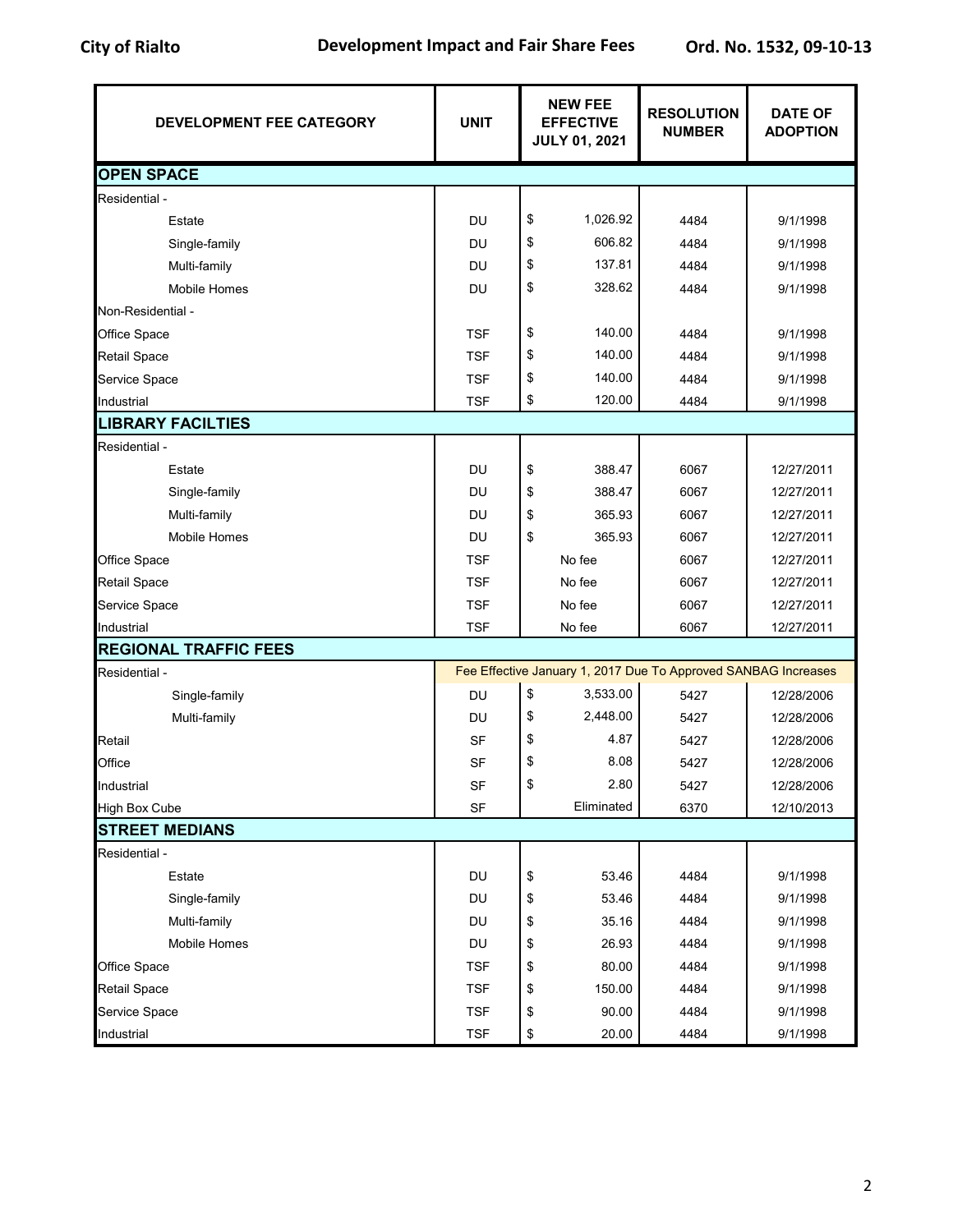| <b>DEVELOPMENT FEE CATEGORY</b> | <b>UNIT</b> | <b>NEW FEE</b><br><b>EFFECTIVE</b><br><b>JULY 01, 2021</b> | <b>RESOLUTION</b><br><b>NUMBER</b> | <b>DATE OF</b><br><b>ADOPTION</b> |
|---------------------------------|-------------|------------------------------------------------------------|------------------------------------|-----------------------------------|
| <b>STORM DRAIN FACILITES</b>    |             |                                                            |                                    |                                   |
| Residential -                   |             |                                                            |                                    |                                   |
| (1-2 du per acre)<br>Estate     | <b>DU</b>   | \$<br>6,255.75                                             | 6068                               | 12/27/2011                        |
| (1-2 du per acre)<br>Estate     | Acre        | \$<br>12,512.76                                            | 6068                               | 12/27/2011                        |
| Single-family (1)               | DU          | \$<br>4,241.93                                             | 6068                               | 12/27/2011                        |
| Single-family                   | Acre        | \$<br>20,855.03                                            | 6068                               | 12/27/2011                        |
| Multi-family (2)                | <b>DU</b>   | \$<br>1,438.63                                             | 6068                               | 12/27/2011                        |
| Multi-family                    | Acre        | \$<br>25,025.53                                            | 6068                               | 12/27/2011                        |
| <b>Mobile Homes</b>             | DU          | \$<br>1,438.63                                             | 6068                               | 12/27/2011                        |
| Office Space                    | <b>TSF</b>  | \$<br>2,155.43                                             | 6068                               | 12/27/2011                        |
| Commerical/Retail Space (3)     | <b>TSF</b>  | \$<br>2,155.43                                             | 6068                               | 12/27/2011                        |
| <b>Commerical/Retail Space</b>  | Acre        | \$<br>37,538.29                                            | 6068                               | 12/27/2011                        |
| Industrial (3)                  | <b>TSF</b>  | \$<br>2,155.43                                             | 6068                               | 12/27/2011                        |
| Industrial                      | Acre        | \$<br>37,538.29                                            | 6068                               | 12/27/2011                        |

(1) Fee per SF dwelling unit is based upon an overall average of 4.92 du per acre and is used as for an estimated cost per du only. Fee could be higher or lower per du based upon actual dus/ac.

(2) Fee per MF dwelling unit is based upon an average of 17.4 du per acre and is used as for an estimated cost per du only. Fee could be higher or lower per du based upon actual dus/ac.

(3) Fee per 1,000 sq. ft. for commercial and industrial is for example purposes only and is based upon a FAR of 40%. Actual fee will be calculated using the greater of FAR or the per acre assessment.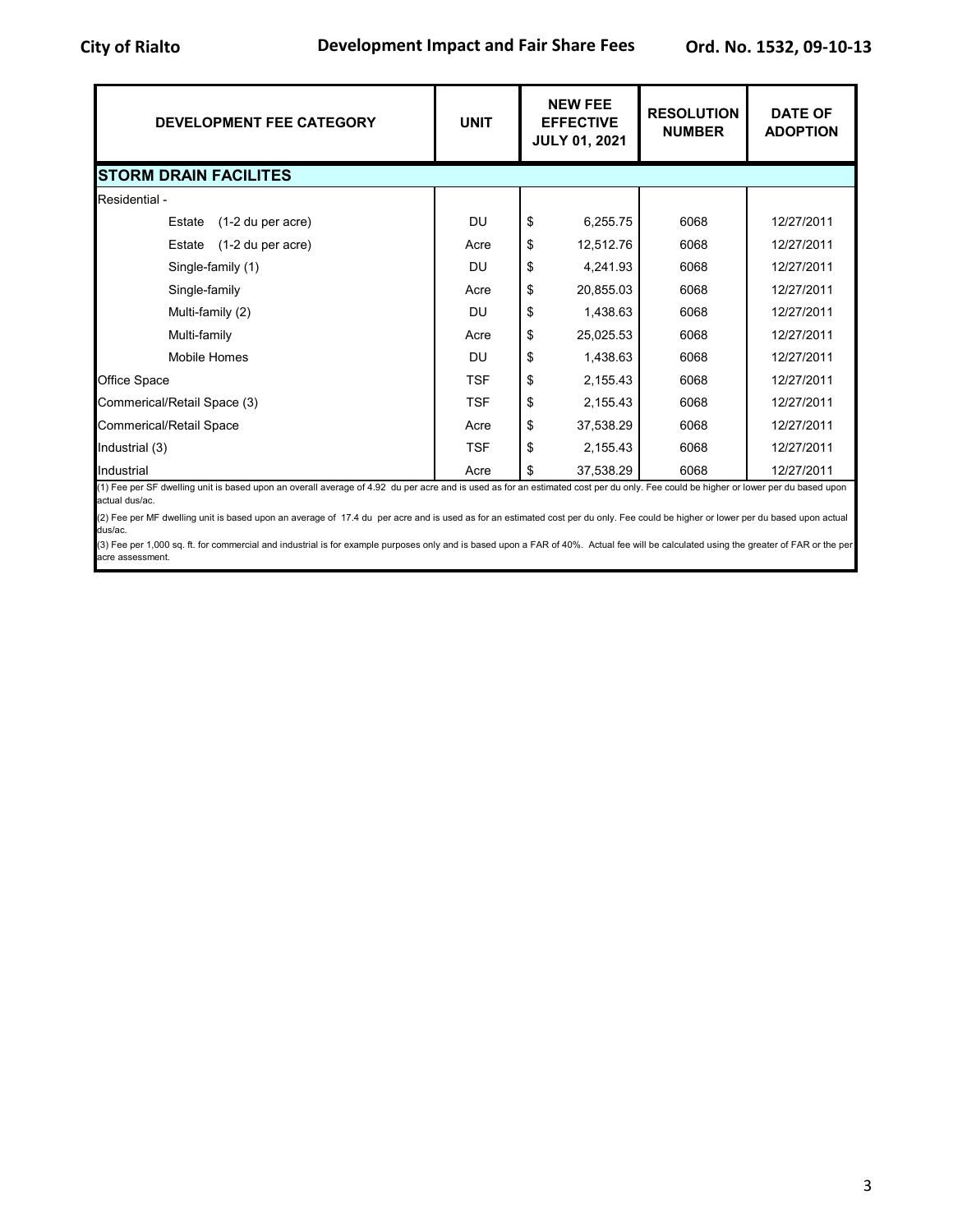| <b>DEVELOPMENT FEE CATEGORY</b>       | <b>UNIT</b> | <b>NEW FEE</b><br><b>EFFECTIVE</b><br><b>JULY 01, 2021</b> |            | <b>RESOLUTION</b><br><b>NUMBER</b> | <b>DATE OF</b><br><b>ADOPTION</b> |  |
|---------------------------------------|-------------|------------------------------------------------------------|------------|------------------------------------|-----------------------------------|--|
| <b>WATER HOLDING AND DISTRIBUTION</b> |             |                                                            |            |                                    |                                   |  |
| <b>WATER METER SIZE AND TYPE</b>      |             |                                                            |            |                                    |                                   |  |
| 5/8 - 3/4" Displacement               | Each        | \$                                                         | 3,352.07   | 6069                               | 12/27/2011                        |  |
| 1" Displacement                       | Each        | \$                                                         | 5,597.93   | 6069                               | 12/27/2011                        |  |
| 1½ " Displacement                     | Each        | \$                                                         | 11,162.41  | 6069                               | 12/27/2011                        |  |
| 2" Displacement                       | Each        | \$                                                         | 17,866.56  | 6069                               | 12/27/2011                        |  |
| 3" Displacement                       | Each        | \$                                                         | 35,766.57  | 6069                               | 12/27/2011                        |  |
| 3" Displacement Compound              | Each        | \$                                                         | 35,766.57  | 6069                               | 12/27/2011                        |  |
| 3" Class I & II Turbine               | Each        | \$                                                         | 39,118.63  | 6069                               | 12/27/2011                        |  |
| 4" Displacement Compound              | Each        | \$                                                         | 55,878.98  | 6069                               | 12/27/2011                        |  |
| 4" Class I Turbine                    | Each        | \$                                                         | 70,393.46  | 6069                               | 12/27/2011                        |  |
| 4" Class II Turbine                   | Each        | \$                                                         | 70,393.46  | 6069                               | 12/27/2011                        |  |
| 6" Displacement Compound              | Each        | \$                                                         | 111,724.49 | 6069                               | 12/27/2011                        |  |
| 6" Class I Turbine                    | Each        | \$                                                         | 145,245.18 | 6069                               | 12/27/2011                        |  |
| 6" Class II Turbine                   | Each        | \$                                                         | 145,245.18 | 6069                               | 12/27/2011                        |  |
| 8"<br><b>Displacement Compound</b>    | Each        | \$                                                         | 178,765.89 | 6069                               | 12/27/2011                        |  |
| Class I Turbine<br>8"                 | Each        | \$                                                         | 312,848.66 | 6069                               | 12/27/2011                        |  |
| 8" Class II Turbine                   | Each        | \$                                                         | 312,848.66 | 6069                               | 12/27/2011                        |  |
| <b>SEWAGE COLLECTION</b>              |             |                                                            |            |                                    |                                   |  |
| Residential -                         |             |                                                            |            |                                    |                                   |  |
| Estate                                | DU          | \$                                                         | 899.76     | 6069                               | 12/27/2011                        |  |
| Single-family                         | DU          | \$                                                         | 899.76     | 6069                               | 12/27/2011                        |  |
| Multi-family                          | DU          | \$                                                         | 764.80     | 6069                               | 12/27/2011                        |  |
| <b>Mobile Homes</b>                   | <b>DU</b>   | \$                                                         | 764.80     | 6069                               | 12/27/2011                        |  |
| Office Space                          | LFF         | \$                                                         | 9.00       | 6069                               | 12/27/2011                        |  |
| <b>Retail Space</b>                   | LFF         | \$                                                         | 9.00       | 6069                               | 12/27/2011                        |  |
| Service Space                         | LFF         | \$                                                         | 9.00       | 6069                               | 12/27/2011                        |  |
| Industrial                            | <b>LFF</b>  | \$                                                         | 9.00       | 6069                               | 12/27/2011                        |  |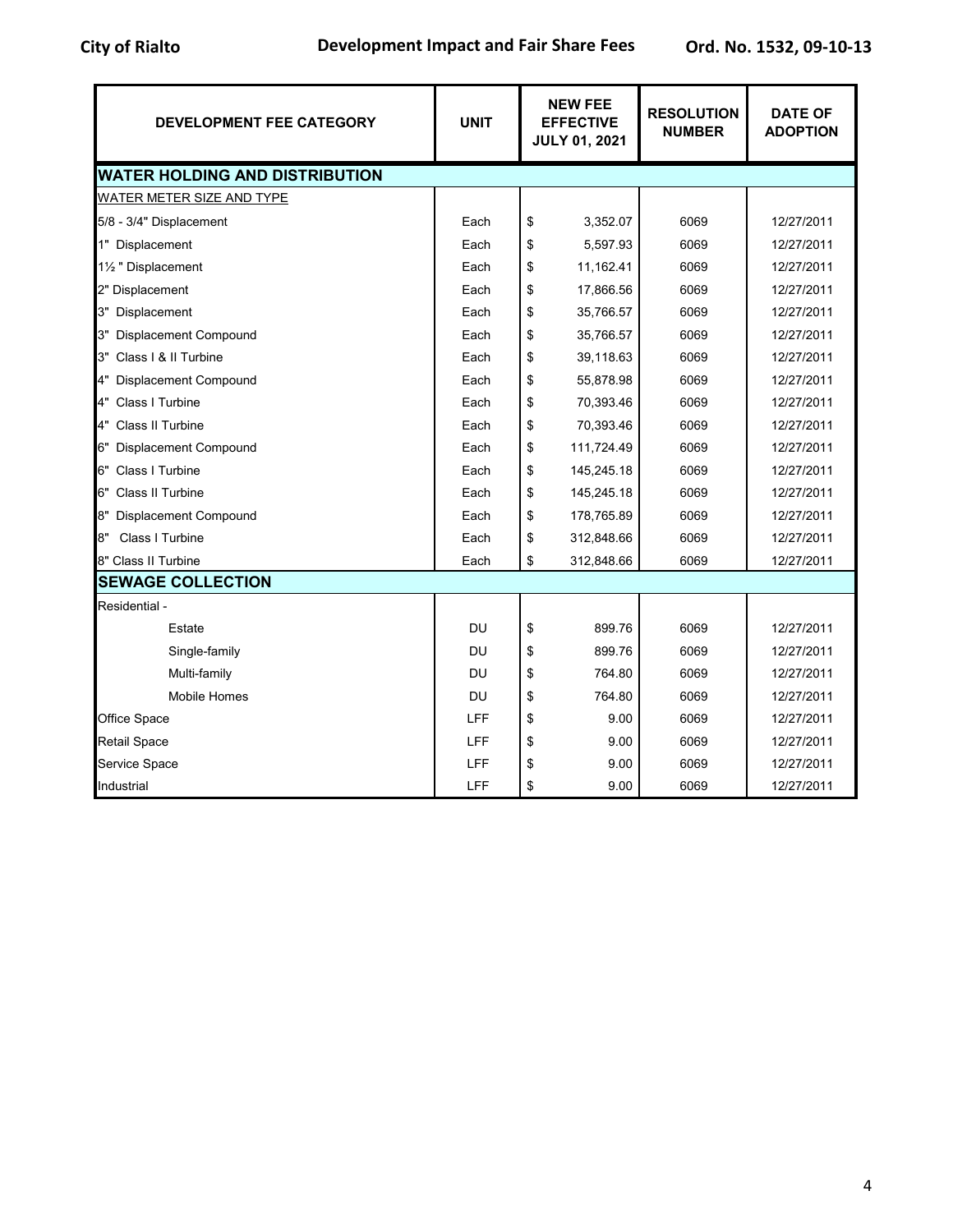| <b>DEVELOPMENT FEE CATEGORY</b>                                                                                                                                                                                                                                                                                    | <b>UNIT</b>                       |    | <b>NEW FEE</b><br><b>EFFECTIVE</b><br><b>JULY 01, 2021</b> | <b>RESOLUTION</b><br><b>NUMBER</b> | <b>DATE OF</b><br><b>ADOPTION</b> |  |  |
|--------------------------------------------------------------------------------------------------------------------------------------------------------------------------------------------------------------------------------------------------------------------------------------------------------------------|-----------------------------------|----|------------------------------------------------------------|------------------------------------|-----------------------------------|--|--|
| <b>SEWAGE TREATMENT</b>                                                                                                                                                                                                                                                                                            |                                   |    |                                                            |                                    |                                   |  |  |
|                                                                                                                                                                                                                                                                                                                    | <b>Group I - Residential Uses</b> |    |                                                            |                                    |                                   |  |  |
| Residential                                                                                                                                                                                                                                                                                                        |                                   |    |                                                            |                                    |                                   |  |  |
| Estate / Single Family                                                                                                                                                                                                                                                                                             | EDU                               | \$ | 2,123.92                                                   | 6069                               | 12/27/2011                        |  |  |
| Multi Family                                                                                                                                                                                                                                                                                                       | DU                                | \$ | 1,804.41                                                   | 6069                               | 12/27/2011                        |  |  |
| <b>Group II - Commercial</b>                                                                                                                                                                                                                                                                                       |                                   |    | (Low Strength)                                             |                                    |                                   |  |  |
| <b>Barber Shop/Beauty Parlor</b>                                                                                                                                                                                                                                                                                   | Per Station                       | \$ | 280.67                                                     | 6069                               | 12/27/2011                        |  |  |
| Car Wash                                                                                                                                                                                                                                                                                                           | <b>TSF</b>                        | \$ | 19,237.27                                                  | 6069                               | 12/27/2011                        |  |  |
| Church                                                                                                                                                                                                                                                                                                             | <b>TSF</b>                        | \$ | 380.82                                                     | 6069                               | 12/27/2011                        |  |  |
| Commercial Use                                                                                                                                                                                                                                                                                                     | <b>TSF</b>                        | \$ | 830.13                                                     | 6069                               | 12/27/2011                        |  |  |
| Hospital/Dental Office/Clinic                                                                                                                                                                                                                                                                                      | <b>TSF</b>                        | \$ | 2,611.08                                                   | 6069                               | 12/27/2011                        |  |  |
| Department and Retail Store                                                                                                                                                                                                                                                                                        | <b>TSF</b>                        | \$ | 830.13                                                     | 6069                               | 12/27/2011                        |  |  |
| <b>Health Club/Spa</b>                                                                                                                                                                                                                                                                                             | <b>TSF</b>                        | \$ | 6,139.02                                                   | 6069                               | 12/27/2011                        |  |  |
| <b>Indoor Theatre</b>                                                                                                                                                                                                                                                                                              | <b>TSF</b>                        | \$ | 1,322.51                                                   | 6069                               | 12/27/2011                        |  |  |
| Laundromats                                                                                                                                                                                                                                                                                                        | <b>TSF</b>                        | \$ | 30,211.30                                                  | 6069                               | 12/27/2011                        |  |  |
| <b>Lumber Yard</b>                                                                                                                                                                                                                                                                                                 | <b>TSF</b>                        | \$ | 335.47                                                     | 6069                               | 12/27/2011                        |  |  |
| <b>Professional Offices</b>                                                                                                                                                                                                                                                                                        | <b>TSF</b>                        | \$ | 1,482.94                                                   | 6069                               | 12/27/2011                        |  |  |
| Warehouse                                                                                                                                                                                                                                                                                                          | <b>TSF</b>                        |    | 206.96                                                     | 6069                               | 12/27/2011                        |  |  |
| <b>Group III - Commercial (Medium Strength)</b>                                                                                                                                                                                                                                                                    |                                   |    |                                                            |                                    |                                   |  |  |
| Hotels/Motels (w/o restaurants)                                                                                                                                                                                                                                                                                    | Room                              | \$ | 1,180.99                                                   | 6069                               | 12/27/2011                        |  |  |
| Manufacturing (2)                                                                                                                                                                                                                                                                                                  | See $(2)$                         |    | See $(2)$                                                  | 6069                               | 12/27/2011                        |  |  |
| Repair and Service Stations/Gas Stations                                                                                                                                                                                                                                                                           | <b>TSF</b>                        | \$ | 990.22                                                     | 6069                               | 12/27/2011                        |  |  |
| <b>Group IV - Commercial</b>                                                                                                                                                                                                                                                                                       |                                   |    | (High Strength)                                            |                                    |                                   |  |  |
| Bakeries (wholesale) Doughnut Shop                                                                                                                                                                                                                                                                                 | TSF                               | \$ | 5,767.73                                                   | 6069                               | 12/27/2011                        |  |  |
| Banquet Room/Ball Room                                                                                                                                                                                                                                                                                             | <b>TSF</b>                        | \$ | 16,479.14                                                  | 6069                               | 12/27/2011                        |  |  |
| Mortuary - Embalming Area                                                                                                                                                                                                                                                                                          | <b>TSF</b>                        | \$ | 2,082.94                                                   | 6069                               | 12/27/2011                        |  |  |
| Restaurant - Take-out                                                                                                                                                                                                                                                                                              | <b>TSF</b>                        | \$ | 6,179.69                                                   | 6069                               | 12/27/2011                        |  |  |
| Restaurant - Drive-thru/Fast Food                                                                                                                                                                                                                                                                                  | Seat                              | \$ | 308.70                                                     | 6069                               | 12/27/2011                        |  |  |
| Restaurant - Fast food/Outdoor seat                                                                                                                                                                                                                                                                                | Seat                              | \$ | 308.70                                                     | 6069                               | 12/27/2011                        |  |  |
| Restaurant/Cafeteria - Full service/Indoor seat                                                                                                                                                                                                                                                                    | Seat                              | \$ | 515.23                                                     | 6069                               | 12/27/2011                        |  |  |
| Restaurant/Cafeteria - Full service/Outdoor seat                                                                                                                                                                                                                                                                   | Seat                              | \$ | 515.23                                                     | 6069                               | 12/27/2011                        |  |  |
| Supermarkets                                                                                                                                                                                                                                                                                                       | <b>TSF</b>                        | \$ | 3,122.12                                                   | 6069                               | 12/27/2011                        |  |  |
| <b>Group V - Institutional Uses -</b>                                                                                                                                                                                                                                                                              |                                   |    |                                                            |                                    |                                   |  |  |
| Schools - Elementary/Junior/Daycare                                                                                                                                                                                                                                                                                | Student                           | \$ | 75.90                                                      | 6069                               | 12/27/2011                        |  |  |
| Schools - High /College                                                                                                                                                                                                                                                                                            | Student                           | \$ | 153.01                                                     | 6069                               | 12/27/2011                        |  |  |
| (1) For hotels with restaurants, the DIF for the hotel and the restaurant are calculated separately then added together.<br>(2) For industry and heavy manufacturing, the DIF for an equivalent warehouse is calculated, and added to the DIF calculated for non-<br>domestic sewer flow according to the formula: |                                   |    |                                                            |                                    |                                   |  |  |

DIF = flow (gpd) \* \$5.02 + BOD (lb/day) \* \$1,007.38 + TSS (lb/day) \* \$1,128.90